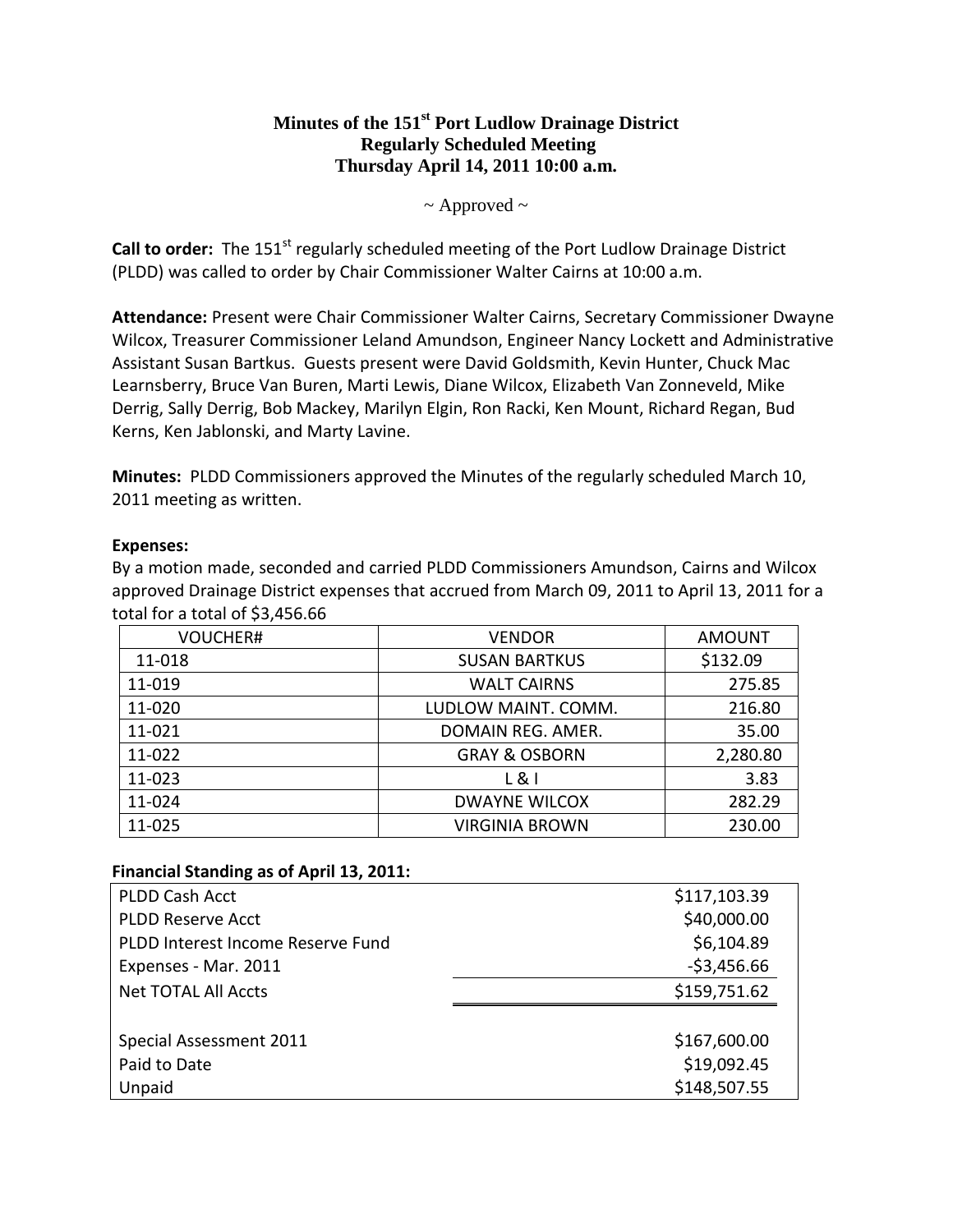### **Public Forum:**

(1:27) Chairman Commission Walt Cairns read to the audience a letter from Brandt H. Orme, Special Purpose District Coordinator of the State Auditor's Office, who recently completed an audit of the PLDD's submissions. In his letter Mr. Orme states *"I have audited your Annual Report submissions for the years 2008, 2009 and 2010. Your annual report submissions looked very good and your minutes and web site are very informative. It is always a pleasure to audit such organized documents. We will issue a report next month without any written comments".* Chair Commissioner Cairns thanked bookkeeper Ginger Brown and Administrative Assistant Susan Bartkus for their work.

(2:19) Chair Cairns reported since the March 2011 PLDD meeting there has been thirteen (13) inches of rainfall, this being a large amount for one (1) month more than thirty three (33) percent of the yearly average which is usually approximately thirty two (32) inches.

### **Old Business:**

- 1. (3:45) The **Rainier to Oak Bay Project** was reviewed. Engineer Nancy Lockett reported that the Public Works Trust Fund Loan (PTWTFL) Board of Directors has extended disbursal of funding to 2012. Commissioners and Engineer Lockett discussed budget items and the possibility of amending this budget to accommodate necessary work for this year in lieu of not receiving the PTWTFL for 2011. Commissioner Cairns noted that the Rainier to Oak Bay Design, Trader Lane, and the Baldwin piping (upper and lower) would be able to be done with the alternative budget and the money's that are available from the assessments. Commissioner Cairns made a motion to proceed with Plan B of the 2011 PLDD Budget and disregard Budget A, which would include the PWTFL, Commissioner Wilcox seconded the motion, and Commissioner Leland carried the motion to approve 3 to 0.
- 2. (12:21) The **Grace Christian Church Drainage Plan** was discussed. Commissioner Cairns referred to an April 5, 2011 sent to the PLDD from Mr. David Goldsmith, of DRG Sound Solutions, representing Grace Christian Church. Mr. Goldsmith (present at this day's meeting) reported that Jefferson County has given its approval to the plan prepared by Daniel McShane, of The Stratum Group (it was noted by Chair Commissioner Cairns that Mr. McShane's Geotech Engineering license has lapsed), and to a soils report, contingent upon the Ludlow Maintenance Commission (LMC) Board of Trustees decision. Commissioners and Engineer Lockett noted that since there is a Geotech Engineer that will take responsibility for the proposed infiltration trench, and since Jefferson County has already given approval, PLDD did not need to approve this project.

# **New Business:**

1. (28:00) Chairman Commissioner Cairns noted that there has been some erosion in the **Montgomery Court** area of the district as well as reports of other bluff areas that are eroding. Some photographs of the bluff areas were submitted by Commissioner Wilcox. Commissioner Wilcox reports that two (2) to two and one half feet of bluff had fallen off of property on the Greenbelt adjacent to his own property. Commissioners concluded that visitation of the area would be necessary and scheduled a special site visit meeting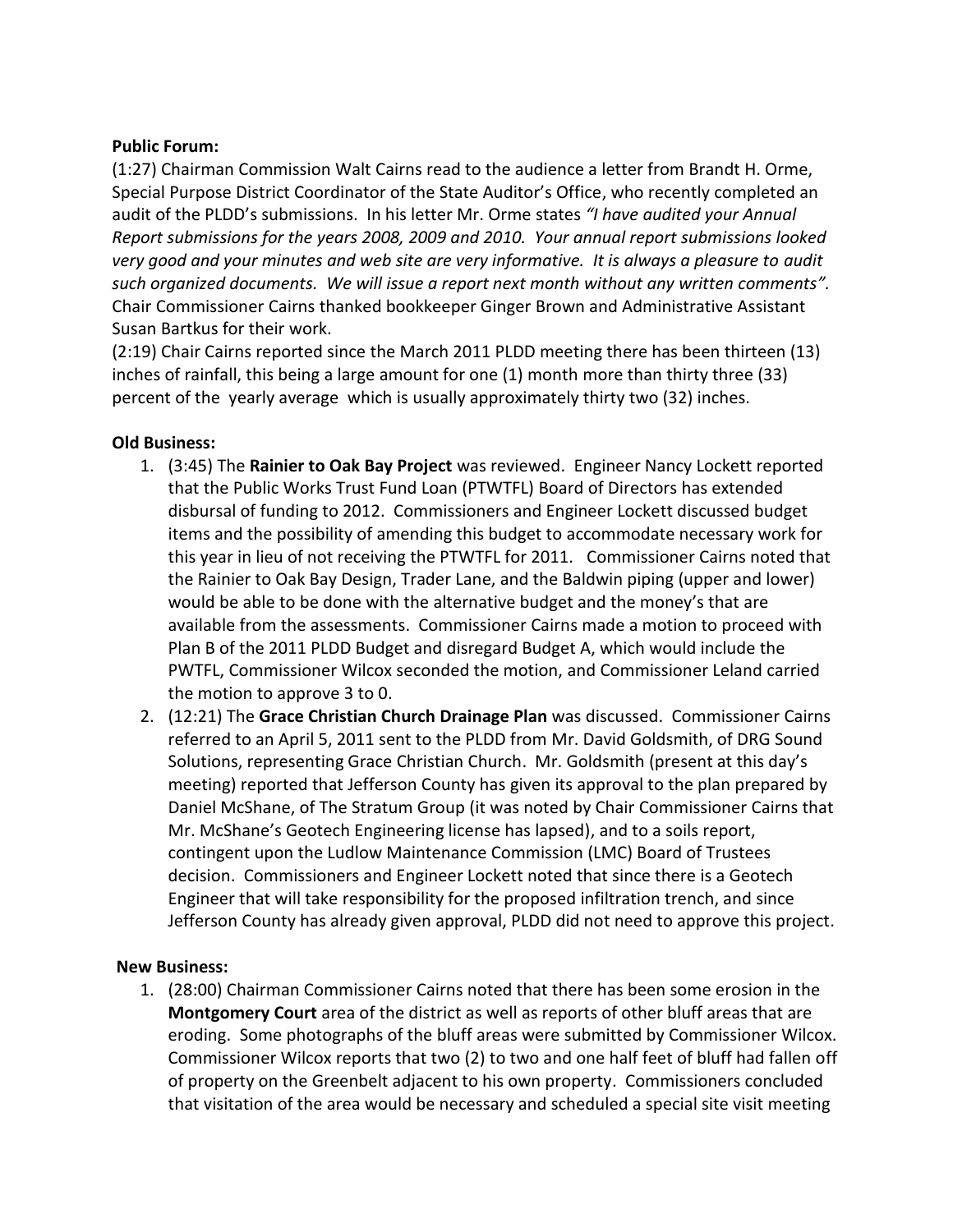to be conducted for Thursday May 5, 2011, at which time access to the area would be possible during minus tides. At Chair Cairns direction, a public announcement notification will be posted in the Port Townsend Leader.

- 2. (39:00) Chair Cairns noted that a number of **drainage problems** arising from issues with recent heavy rains have been reported to occur **on properties** belonging to residents Victor Draper of Pioneer Drive, and Ms. Heath of Rainier Lane. Also, issues of water accumulation on properties belonging to Marilyn Elgin and Bob Mackey, neighbors and residents of Trader Lane (both present at this day's meeting). Mr. Mackey noted that due to water accumulation his water meter is frequently submerged. Commissioner Cairns noted that there could be a number of reasons for these issues; including piping failure, landscaping over the drainage ditch off of Ms. Elgin's property, or accumulation of debris in some of the drainage pipes, all may factor in these matters. At the Commissioners direction, Engineer Lockett will be looking at these areas to see what can be done by the PLDD to alleviate these issues.
- 3. (46:33) Chair Cairns reported looking at property on **Pioneer and Foster** Lanes belonging to **Mr. Carter**, who reported problems leaking through his foundation. Commissioner Cairns suspects that a curtain drain and/or footing drains may be needed and asked Joe Thompson look at the matter.
- 4. (54:38) Commissioner Cairns reported being concerned that PLDD improvements to the Jackson/Foster Lane area in 2009 could have created the potential of a slide. He contacted a soils engineer to submit a report regarding any potential of a slide that could happen between properties that belong to **Mr. & Ms. Mount and Mr. & Ms. Racki**. Engineer Lockett reported that Siew Tan, a Geotechnical Engineer, and she viewed the area on March 30, 2011. Mr. Tan determined that during construction a number of years ago the material used as fill was never properly compacted and may be potentially moving now, and that the trench work done by PLDD had no impact on stability of this slope. Mr. Tan recommends that the neighbors retain a qualified Geotechnical Engineer and follow the recommendations set by said engineer to improve the stability of the slope. Mr. Mount inquired (90:00) what the PLDD was going to do to fix it. Commissioner Cairns re-iterated that this would be Mr. & Ms. Mounts responsibility. Mr. Mount stated that there are ruts left by the contractors on his property. Commissioner Cairns noted that the time for warranty by the contractor has passed (as this was completed 18 months ago) and wished that this had been brought to the PLDD attention prior to this expiration of warranty, not directly by the homeowner to the contractor as reported by Ms. Mount.
- 5. (88:00) Residents of the Northbay Condominiums attended this day's meeting to discuss their bluff area and saturation problems that may be a result of ground water, as well as surface water runoff. Chair Commissioner Cairns reported looking at the area and at his behest Engineer Lockett drew a diagram that addressed steps that could be taken in cooperation with the Condo Association that would help to alleviate damage occurring to their bluff due to the combination of drainage issues, with the PLDD being able to help with the surface accumulation. Commissioners and the property owners agree that a preliminary plan needs to be composed, including a core of engineers, and Jefferson County (due to shoreline considerations). Engineer Lockett estimated that cost of a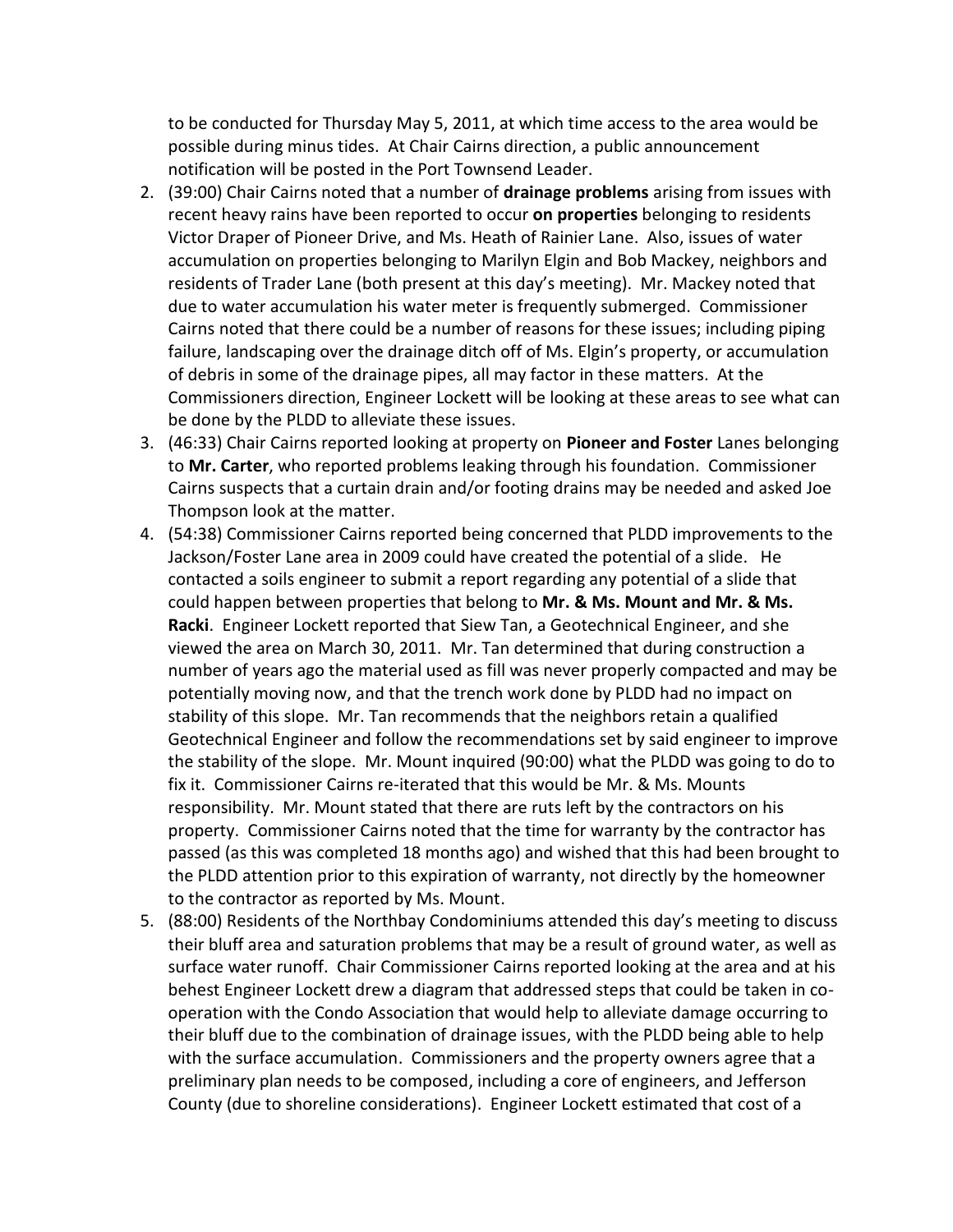project with all these considerations would be approximately \$300,000.00. This area will be visited during the special site visit meeting on May 5, 2011.

- 6. (99:00) Chair Cairns reported that **Mr. Harry, a resident of McCurdy Lane**, called him (Commissioner Cairns) regarding a former PLDD project in the McCurdy area that needs attention. Engineer Lockett and Commissioner Cairns determined that a perforated four (4) inch perforated pipe could be brought to the drain, graveled and covered with top soil and that small works contractor Joe Thompson could take care of this solution for the PLDD.
- 7. (103:00) **Judi Wohlman, resident of Baldwin Lane** wrote a letter to the PLDD that there has been flooding underneath her home and that of her neighbor Francis Wright. Ms. Wohlman noted that the culvert under Oak Bay Road, which serves to empty the drainage ditch on the west side collects the runoff from the homes on the bluff and that this culvert empties straight onto her lot and Ms. Wrights lot, she asks that perhaps a tight line culvert could be installed down through the south property line to tie into the Baldwin Lane ditch. Commissioners reviewed former work that had been done to the area by the PLDD, and ways that the current problems to the area could now be corrected. Engineer Lockett will speak with the county to see what can be done.

# **Commissioner Reports:**

- (108:00) Commissioner Wilcox reported speaking with Jefferson County Prosecutor Scott Rosencrantz regarding enforcement of the **State Storm Water Manual Mandate,** regarding tree clearing activity and completion of Tree Clearing information forms for PLDD recordkeeping. Mr. Rosencrantz informed Commissioner Wilcox that he would not be able to assist the PLDD in this matter. Chairman Commissioner Cairns suggested that he would be able to consult Christopher Knapp, of Anderson Hunter Law Firm, for a legal opinion as to the PLDD's responsibility regarding this matter. Commissioners agreed to consult Mr. Knapp.
- (117:00) Commissioner Wilcox reported that now that the Rainier Oak Bay Road project was updated he would be contacting Jack McKay regarding updating the **PLDD Website**.
- Commissioner Cairns noted that now that the PWTFL will not be forthcoming this year, the proposed alternative Budget for 2011 will be filed with Jefferson County.
- Commissioners agree that Updating of the Comprehensive Plan Manual will be deferred until after Budget modifications are made.

The next regularly scheduled meeting of the Port Ludlow Drainage District will be held on Thursday May 12, at 10:00 a.m., at the Beach Club in the Bay View Room.

The April 14, 2011 regular meeting of the Port Ludlow Drainage District adjourned at 12:20 p.m.

Respectfully Submitted: